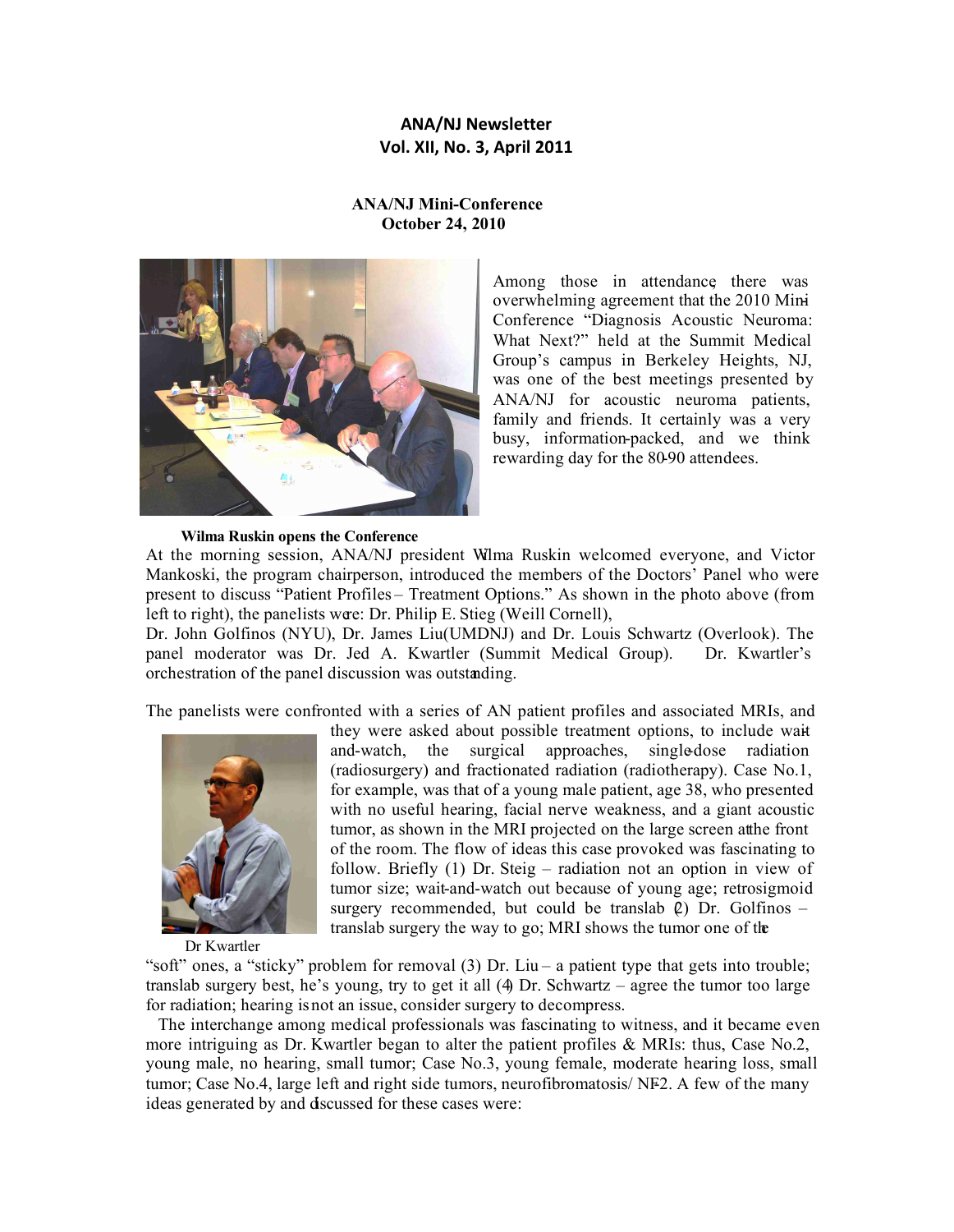• Hearing "preservation" for tumors more than 2.0 cm is always problematic. Radiotherapy perhaps has greater success than radiosurgery in saving useful hearing.

• In Norway the general practice is: wait-and-watch for tumors less than 2.0 cm; "dealer's choice" for 2-3.0 cm; surgery for all 3.0 cm and over.

• Malignant transformation of acoustic tumors by radiation treatment is a myth. • The head frame for Gamma Knife treatment is too uncomfortable. Perhaps for some, but isn't accuracy during radiation treatment the more important concern?

• Treatment of acoustic neuroma should not be expected to cure tinnitus.

• NF-2 is a really tough disease to treat, and maybe doctors are learning to just wait **j** out for many cases, with the understanding that new and better treatments are on the way.

• Monitoring hearing during surgery is still not as good as it should be.



 After a break for a very good lunch, the afternoon began with a presentation on "Vestibular Rehabilitation" by Dr. Michael Rosenberg, NJ Neuroscience Institute, JFK.

A diagnosis of acoustic neuroma often involves some experience with imbalance, dizziness, vertigo or visual disorientation, before or after treatment, and Dr. Rosenberg was excellent in sorting out the natureand causes of such problems. Rehabilitation, he emphasized, is a way of helping the brain "compensate for a dysfunctional vestibular system." It takes time, focus and just the right amount of practice to retrain the brain.

Dr. Rosenberg

Too much practice – a "no pain, no gain" policy – does not apply, he advised. There were many questions for Dr. Rosenberg, but he deferred these to the "Informal Discussion Sessionfor Patients & Physicians" which he planned to attend.

 The discussion session involved more medical professionals than originally anticipated. Present were not only Dr. Rosenberg, but also Dr. Schwartz from the morning panel, as well as Dina Leyden (physical therapist) and Dr. Reza Momeni (plastic surgeon) from the Summit Medical Group. Dr. Kwartler agreed to moderate the session. The day ended in discussions about various imbalance problems, tinnitus, sound directionality issues related to hearing ks, hearing loss and fractionated radiation, andhow to find a good acoustic neuroma physician.



**Afternoon Discussion Session**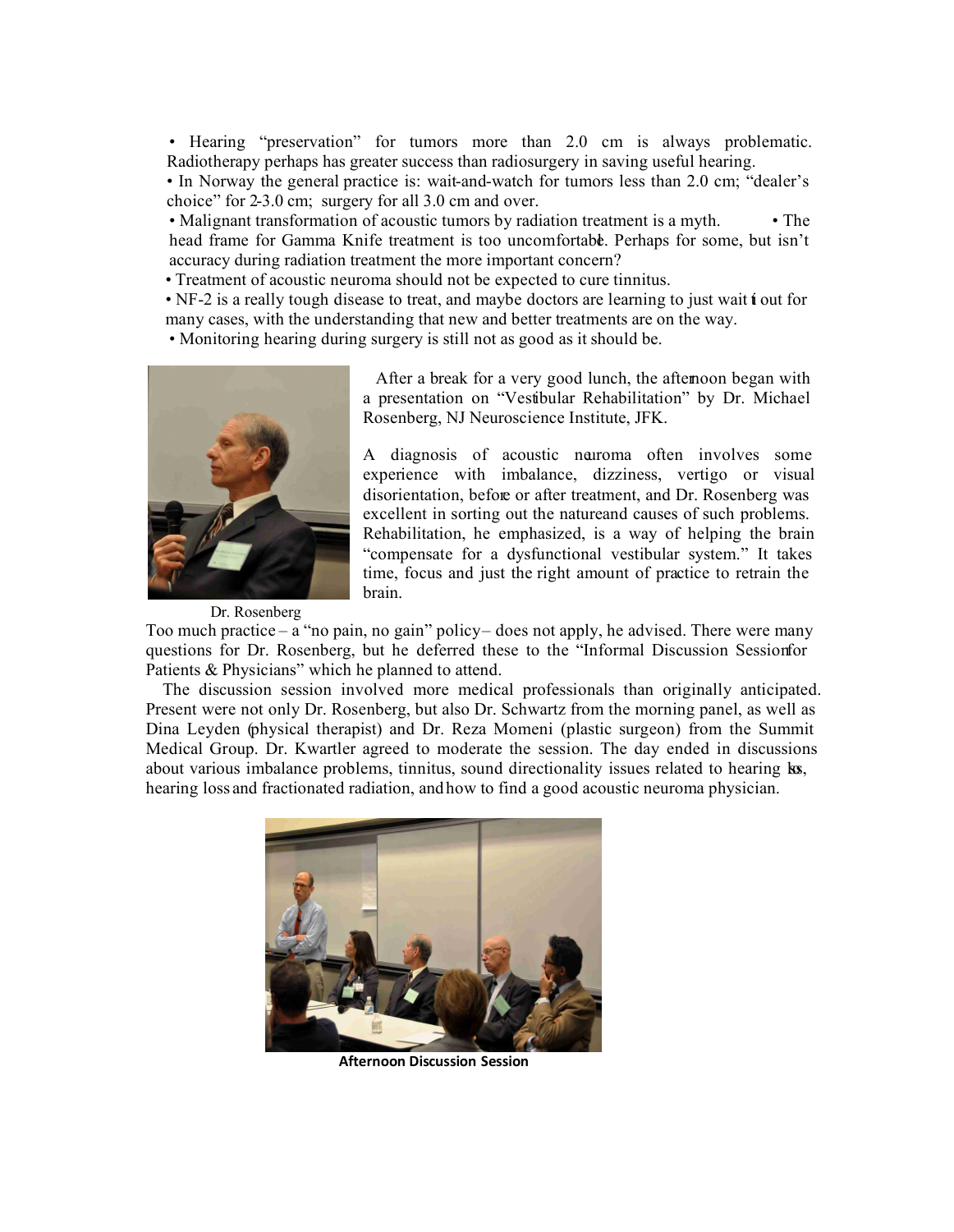# **Notices**

● Dr James K. Liu has been elected to membership on ANA/NJ's Medical Advisory Board. Dr Liu is Assistant Professor and Director of Skull Base & Pituitary Surgery at the Neurological Institute of NJ, UMDNJ. He is Director of the Brain Tumor Center.

● The Executive Board has invited the members of our Medical Advisory Board to contribute to a series of brief introspective articles on *Acoustic Neuroma Today* for the Newsletter. Dr. Samuel Selesnick's excellent article, "The Wait and Scan Approach: A Treatment Choice with Benefits and Risks," (see below) is the first in the series. We look forward to presenting other contributions to *Acoustic Neuroma Today.*

● A Winter "Share & Care" meeting was held January 23, 2011 at the Community Recreation Center, William Birch Park, Fort Lee, NJ. The meeting was hosted by Alice Lolas. Board members Donna Carides and Debbi Bifulco helped coordinate. In spite of snow and cold weather, nine people attended and there was much lively discussion.

● A second Winter "Share & Care" meeting, hosted by Board members Tim & Karen Reid, was held on February 26, 2011, at the Ocean County Library, 101 Washington Street, Toms River, NJ. Twenty people attended, including Board members Jane Huck (and husband Charlie), Victor Mankoski, and our President Wilma Ruskin.

● For its Focusing on Treatment series, the American Brain Tumor Association has published a new 15-page pamphlet entitled "Stereotactic Radiosurgery." The pamphlet can be read at www.abta.org, or to request a copy call 1-800-886-2282 or e-mail to info@abta.org.

## **New Research on Regrowing Hair Cells**

Researchers at Stanford University School of Medicine led by Dr. Stefan Heller have reported using stem cells from mouse embryos to produce functional hair cells that can be used for experimentation. The scarcity of human hair cells for experimentation has impeded research into the biochemical basis for the inner ear's inability to regrow hair cells. More is known about sensory cells in the eye or the nose, where such cells are "plentiful, renewable and easy to extract." But now, Dr. Heller and his colleagues have been able to produce groups of cells with the ability to respond electrochemically to sound vibrations. "Short range, [the goal of the scientists] is to grow abundant numbers of working hair cells for further research. Long range, they hope to use what they discover to restore the ear's ability to regenerate hair cells. (Findings reported in the journal *Cell*, May 14, 2010. See www.nidcd.nih.gov, "Researchers Cook Up First Recipe for Functional Hair Cells from Stem Cells.")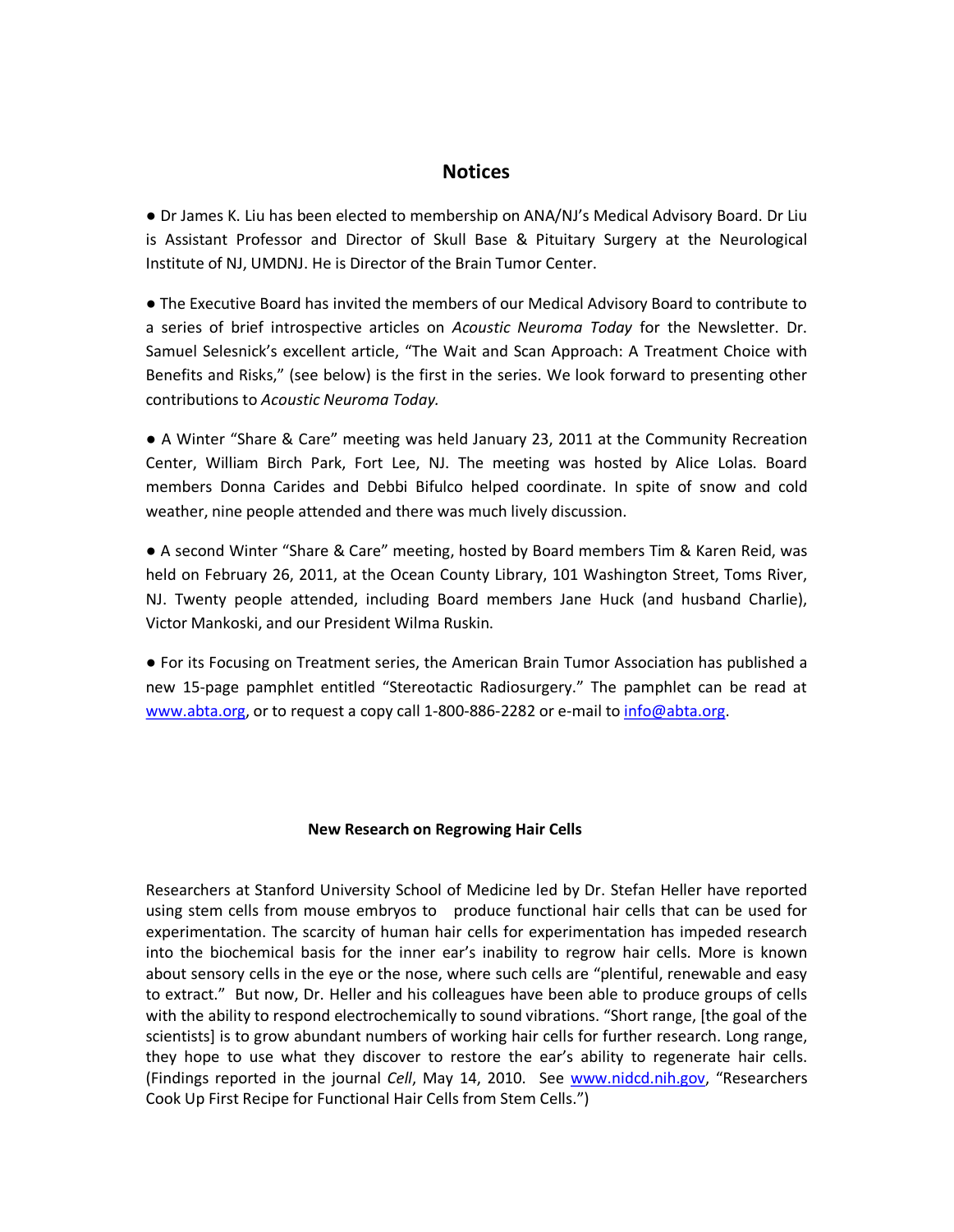The research at Stanford was funded by the National Institute on Deafness and Other Communication Disorders (NIDCD), one of the 27 Institutes, Centers & Offices of the National Institutes of Health in Bethesda, Maryland. Established in 1988, NIDCD supports biomedical and behavioral research on the processes of hearing, balance, smell, taste, voice, speech and language. The Institute supports and conducts approximately 600 research projects. It sponsored the 1991 NIH Consensus Development Conference on "Acoustic Neuroma"; and the 1995 Consensus Development Conference on "Cochlear Implants in Adults and Children." Special Workshops on "Tinnitus" were organized for December 2005 and August 2009. At the Institute's very informative website, www.nidcd.nih.gov, numerous free publications on hearing, balance, etc. can be ordered. There is an archived newsletter. Interested persons can also examine the Institute's budget, research plans and annual reports to Congress.

#### **NIH: Some Insights**

In his book *The Art and Politics of Science* (2009), Dr. Harold Varmus provides us with valuable insights into the growth and successful functioning of the National Institutes of Health (NIH), the world's largest agency for biomedical research. Dr. Varmus, who was director of NIH from 1993 to 2000, and most recently president of Memorial Sloan-Kettering Cancer Center, explains the origins of NIH's 27 Institutes, Centers and Offices (each with its own appropriated funds). He writes: "Each. . .was legislated into being by members of Congress, commonly working together with citizen advocates, who believe that some aspect of biomedical research – a specific disease (like cancer or arthritis), a specific organ (like the heart or lung), a time of life (like aging or childhood), or a discipline (like nursing or bioengineering) – can benefit from the creation of a unit of the NIH devoted to it." During his tenure as director, Dr. Varmus tried to restrain further proliferation, for example by observing how proposed new activities (e.g., alternative medicine, minority health, and imaging) could be assigned to preexisting agencies or coordinating bodies. (See Varmus, "Proliferation of National Institutes of Health," *Science*, vol 291, March 9, 2001) But resistance to the trend proved especially difficult because of the political popularity of medical research. "Few government agencies," Dr. Varmus writes, "have the reputation, promise, and political appeal of the NIH. Everyone, in government or the electorate, is worried about one disease, or all diseases." Dr. Varmus discusses how on occasion NIH experiences political pressures for disease-specific spending. A presidential request for special funding will be honored. But Dr. Varmus notes that NIH appropriations bills "rarely contain the kinds of 'earmarks' that direct an agency [of NIH] to spend its funds on a favored project." The NIH maintains and Congress supports a rigorous system of peer review for proposed research projects. The NIH works to guarantee that some research is going on in all important areas.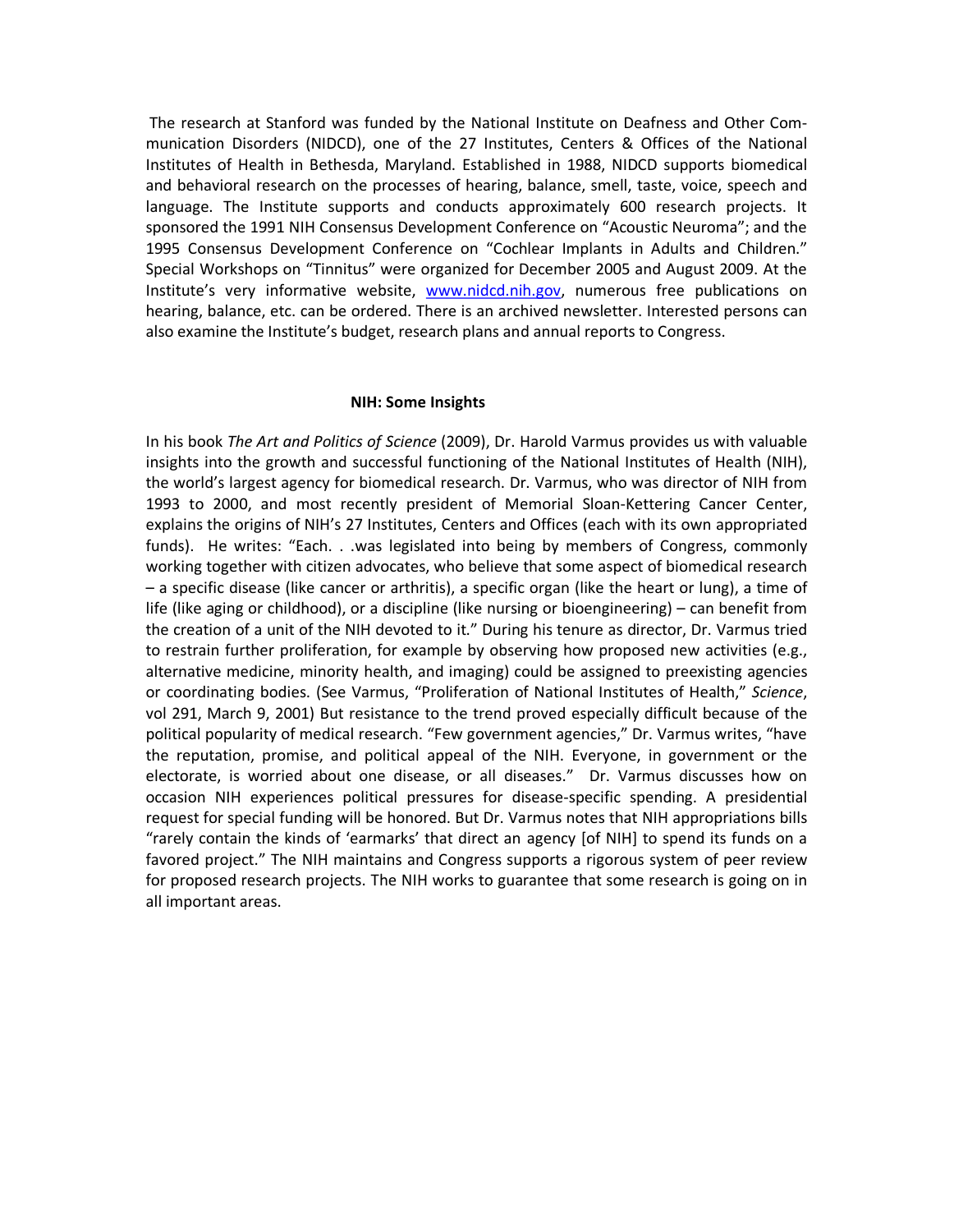## **ACOUSTIC NEUROMA TODAY**

#### *The Wait and Scan Approach: A Treatment Choice with Benefits and Risks*

## By Dr.Samuel H.Selesnick

As we move further into the twenty first century, increasing numbers of acoustic neuromas are being diagnosed. Several reasons have led to this change. First, otolaryngologists and nonotolaryngologists have become more aware of the potential for acoustic neuroma diagnosis in patients presenting with suspicious symptoms. Secondly, even more sophisticated MRI technology is now available. Present day scanners can identify tumors as small as several millimeters in size. Given these factors it is not surprising that there is an increasing cohort of patients who have small tumors that may or may not be symptomatic. Oddly, however, there continues to be patients diagnosed with sizeable tumors. At this juncture there are three general forms of treatment for acoustic tumors: serial observation, radiosurgery in some form and microsurgery by one of three approaches. This article will focus on the first option, serial observation, also known as the wait and scan approach.

 There are five important parameters to consider when deciding which treatment option is optimal for any given individual. The first is the patient's age, yet even age can be a nebulous concept. For example, an individual who is sixty years old, takes no medications, has no illnesses and exercises frequently is clearly different than an individual who is sixty years old, has diabetes, cardiac disease and multiple prior surgeries. The second factor to consider is the tumor size. The third is the tumor location, specifically regarding both the internal auditory canal and the cerebellopontine angle portion of tumor. For example, if the tumor penetrates deeply down the internal auditory canal, the ability to save hearing with surgery decreases. Further, where the tumor is located in the cerebellopontine angle is important in that if the tumor is centered more towards the back of the head there is less pressure on the facial nerve but more pressure on the brain and vice versa if the tumor is centered more forward. Greater brainstem compression makes radiosurgery options less appropriate. The fourth consideration is the patient's hearing, and the fifth is the presence of other symptoms, specifically dizziness, headache or worrisome symptoms consistent with hydrocephalus or increased pressure in the head. When factoring in all of these issues, there are certainly times when serial observation may be a reasonable treatment option.

 Once the decision is made to begin with serial observation, the first question that arises is: what is being observed? In general, there are three observations being made. One is clinical symptomatology. Two is hearing results on audiogram and three is tumor size measurements. If there is an increase in the patient's symptoms such as worsened dizziness, if there is a drop in the patient's hearing on audiogram or if there is evidence of growth on MRI scan, intervention is usually strongly considered. But even identifying growth on MRI scan is not necessarily straight forward. There is, in principle, a standard agreement of which dimensions of the tumor should be measured on MRI. The sensitivity required for measurement is only available with MRI scans and not CAT scans. There may be some error involved in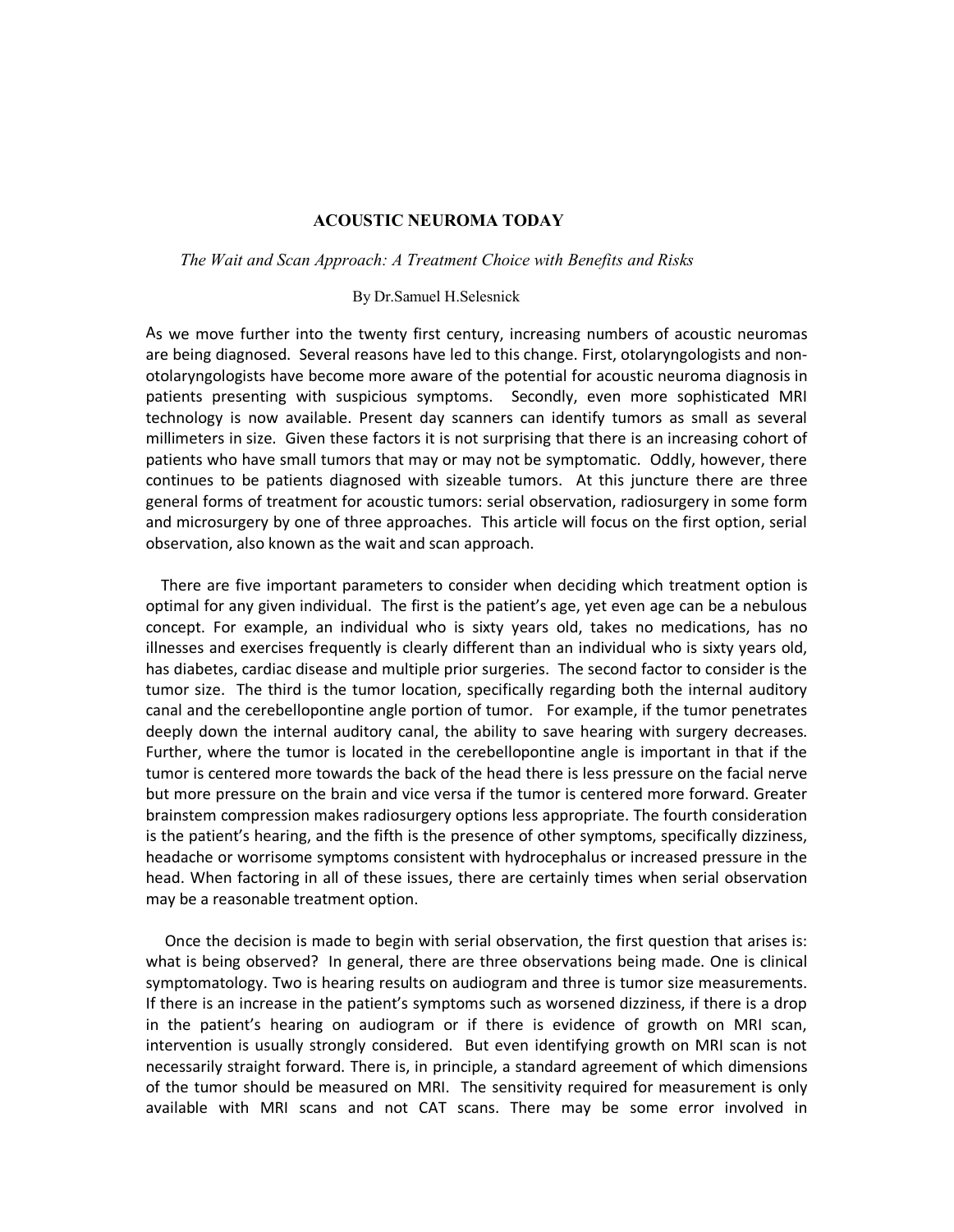measurement and this can be manifest in two ways: the first is the actual MRI software sensitivity, and the second is the reproducibility of the individual reading the scan. Given these variables, most would agree that 2 millimeters of growth can be reliably identified, and that less than 2 millimeters of growth of a tumor may not be consistently proven. While measurement of three dimensional tumor volume far more accurately represents the tumor size, nearly all clinicians use a two dimensional, linear set of measurements.

 The one fundamental question that serial observation as a management strategy tries to define is: what is the growth rate of this particular acoustic neuroma? Simple logic and common sense are no replacements for scientific studies but it would make sense that regardless of what the tumor size is at diagnosis, the tumor size at the onset of growth is zero, so that the tumor had to have grown to attain whatever size is measured at the time of presentation. So every tumor has shown the capacity to grow, and, in fact, would be expected to grow. So, why would one expect a tumor to simply stop growing? Are acoustic neuromas fundamentally different than most other types of tumors in that they have a stop signal at some point, in some patients? Again this flies in the face of common sense but there are many studies that have proposed this. Further compounding the problem is the fact that some researchers have found that if a tumor is located only in the internal auditory canal it will be less likely to grow than if the tumor is in the internal auditory canal and in the cerebellopontine angle. Again this flies in the face of logic. Can a tumor biologically change when it extends from one location into an additional location? While it does not make sense, data has proven that this may be the case in some patients.

Examining the medical literature on this subject is confounding because there is considerable variation in the amount of follow up during the observation period. For example, there is far less meaning of a tumor not growing over a one-year period than over a ten-year period. In addition, it has been shown that there can be variability in terms of tumor growth since acoustic neuromas may not grow a small regular amount every day. Rather there can be periods of no growth, followed by active periods of growth. In other words, if a tumor does not grow for a certain period of time, this fact does not insure that it will continue to lie dormant with longer follow up. In addition, the literature is confounded by the fact that most people who have been observed are older. So the question arises: do tumors behave the same in younger people as they do in older individuals?

 Perhaps the most thorough review of the literature on this topic was published in the journal *Otology and Neurotology* by Nikolopoulos and coworkers in 2010. This group examined 3,330 papers having to do with acoustic tumors and found that 41 papers met the inclusion criteria. In these 41 papers, over 3,000 subjects were evaluated. There was considerable variability in terms of the amount of follow up, ranging from six months to 65 months. On average, follow up was around one year. These authors found that tumor growth occurred anywhere from 6% of patients up to 73% of patients, so there was again tremendous variability. The median data point was 38% of patients showing growth. These authors concluded that tumor growth is unpredictable and can vary from no growth to rare cases of very rapid growth. These authors also note that most tumor growth occurs in the first 5 years but that tumors that are stable for long periods may also begin to grow. For this reason there is no clear indication when to discharge a patient from interval MRI scans.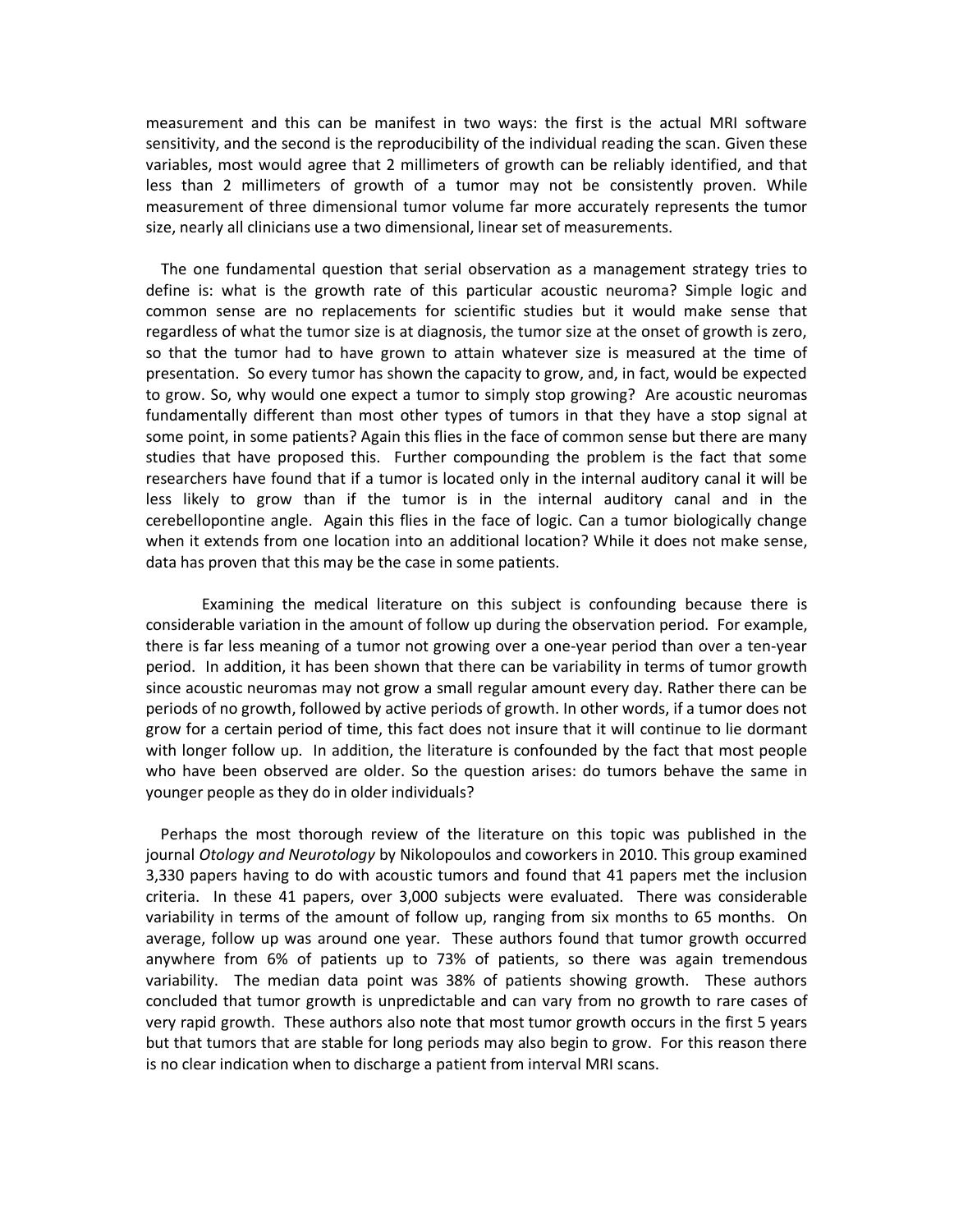Another key question involving the wait and scan approach is: does the wait and scan approach have risks associated with it? The answer is yes. The risks can be divided into short term and long term risks. Short term risks primarily revolve around the development of further hearing loss. In general, there is a parallel between tumor growth and hearing loss, but this is a very loose relationship which, for any individual, may or may not hold true. For example, there can be evidence of tumor growth on serial observation yet no change in the hearing. Sadly however, there can be no tumor growth, yet sudden deafness during the observation period. Hearing loss in this situation is thought to be due to compression of the blood vessels that supply the inner ear but, in fact, the actual cause is not entirely clear. This hearing loss would not improve with treatment.

 Stangerup and colleagues from Denmark published an interesting article in the journal *Otology and Neurotology* in 2010 examining this issue. They used the standard four-level grading scale that is employed to classify hearing in patients with acoustic tumors. Grade A hearing is the highest level and is a range from normal to mildly impaired but "aidable". These researchers found that those patients starting with Grade A hearing lost their grade A hearing one quarter of the time after one year of follow up. By five years however, almost half lost their grade A hearing. So that this study makes clear that there is risk associated with the serial observation treatment modality, and that risk is primarily the potential loss of hearing over a relatively short term.

 An additional question of great importance for the serial observation treatment modality is: how good are patients at remaining compliant with their follow up appointments? This question was addressed in an article published from the University of Pittsburg in 2010. They looked at 122 patients who were undergoing the wait and scan treatment modality. Their average age was 69 years. 43% of these patients failed to meet follow up criteria. This is an important finding because if the wait and scan method is employed, its success is predicated on a reliable patient returning for appropriate evaluations, so that tumor growth does not occur unrecognized.

 To conclude, serial observation, or the wait and scan treatment method, is a management option with both benefits and risks. Clearly this form of treatment makes sense for an older patient with other health problems and who has a small tumor and poor hearing. But does this treatment option make sense for patients who are younger, in relatively good health and have moderate sized tumors? At this point that answer is unclear, but further research in this area will hopefully further clarify this issue in the future.

●